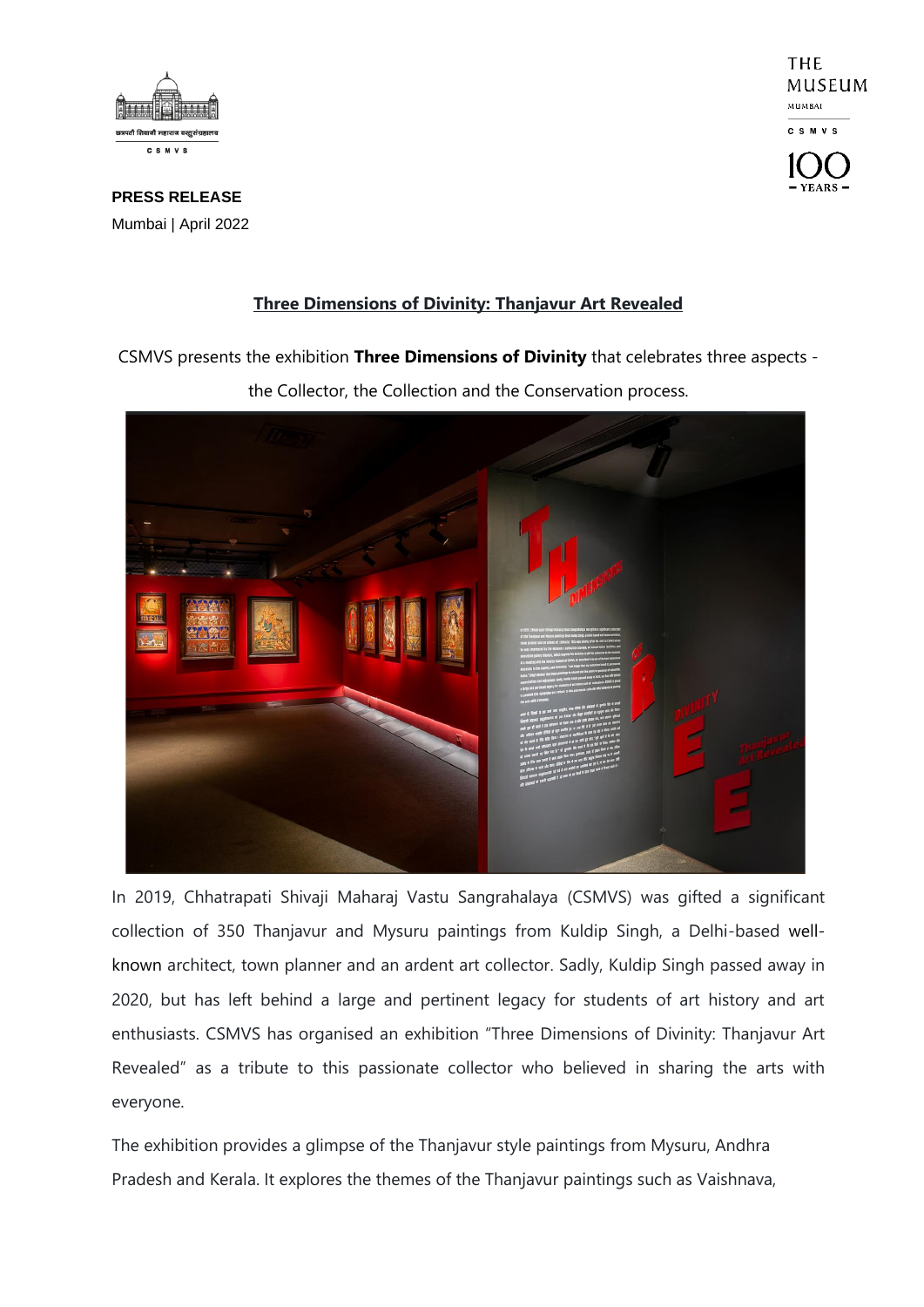Shaiva , Shakta, epics like Ramayana and Mahabharata, popular village deities, stylised architectural plans of important temples, rare representations of Jainism and Sikhism, famous Vaishnava and Shaiva poet saints of the 7th and 9th centuries CE and portrait paintings depicting Serfoji II Bhonsale from the Thanjavur Royal family and Mummadi Krishnaraja Wodeyar III of Mysuru, the major patrons of this art form in the early 19<sup>th</sup> century. The exhibition also delves into another medium of expression with examples of reverse glass paintings and ends with a glimpse of calendar art illustrations.



Markandeya Anugrahamurti or Yamantakamurti Artist: Javagal Narasimhayya Mysuru, Karnataka c. 1901 CSMVS 2019.131

The unique technique of Thanjavur paintings is narrated through actual specimens as well as through audio-visual aids. The creative graphics, timeline and interview of the collector make this exhibition more appealing and interesting.

The exhibition is curated by Mrinalini Pathak, Assistant Curator, CSMVS and Anupam Sah, Head, CSMVS Museum Art Conservation Centre and designed by TWO, a Mumbai based design studio. This exhibition is supported by Citi-India under the aegis of ConservArte: Citi-CSMVS Art Conservation Project.

This exhibition is organised in the Special Exhibition Gallery on the first floor of the Extension wing of CSMVS. The exhibition is currently open to the public for viewing until June 30, 2022.

Please contact us for more information, images, and to coordinate editorial stories, interviews, and listings: